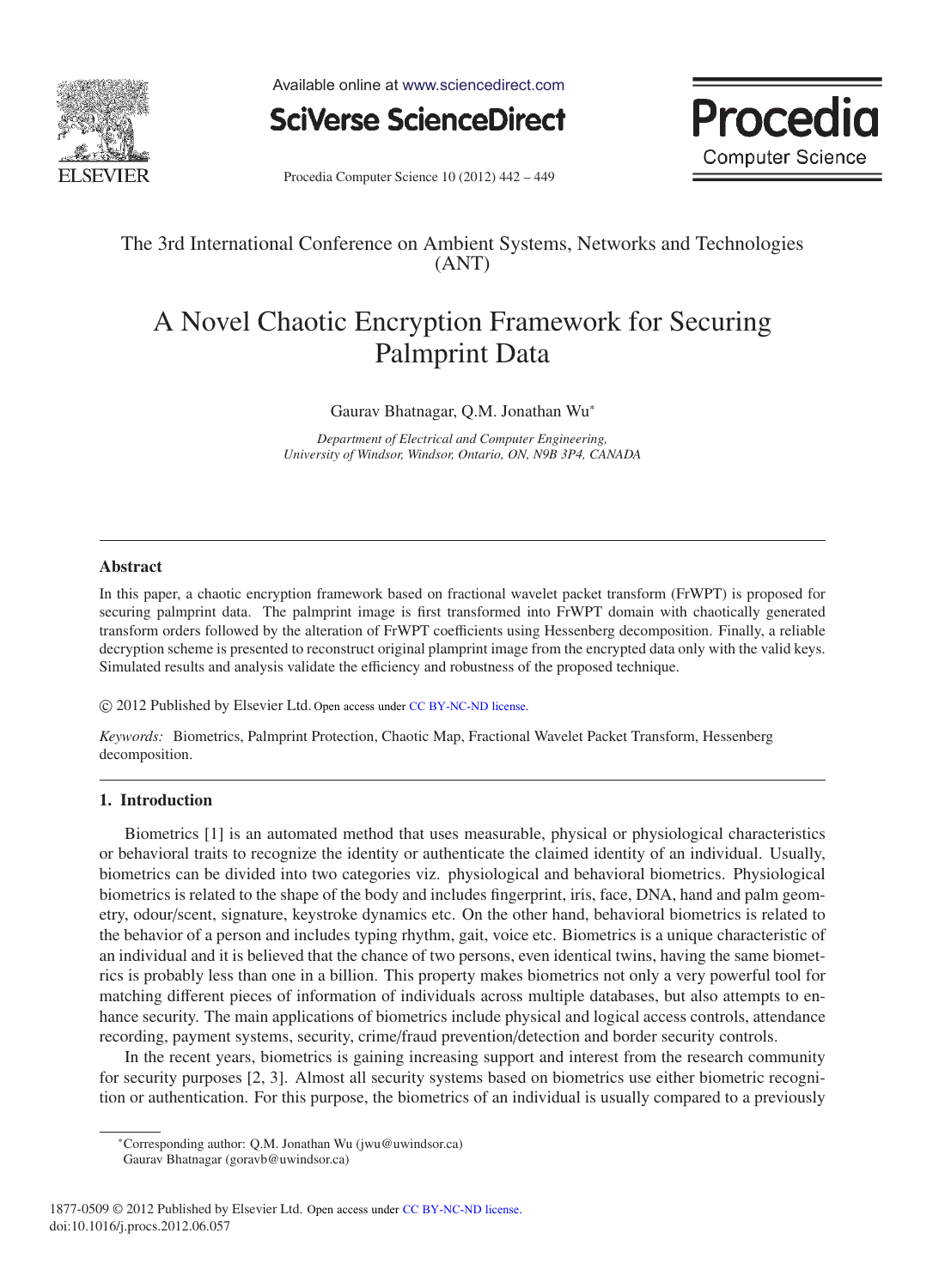stored template and determines validity or authenticity based on this comparison. However, biometrics is not a panacea for security because it has some risks of being hacked, modified and reused during communication and transmission over insecure network channels. Hence, there is a strong need to protect biometrics during communication and transmission. The latest trend to protect biometric data is via chaotic encryption techniques [4, 5, 6, 7, 8, 9, 10]. Chaotic encryption techniques has many unique characteristics different from peers algorithms such as the sensitive dependence on initial conditions, non-periodicity, non-convergence and control parameters. These schemes provide a simple process of high complexity and mixing such that a small deviation in the local area cause a dramatic change in the whole space [11].

In this paper, a new chaotic encryption framework is proposed for palmprint data based on fractional wavelet packet transform (FrWPT), chaotic map and Hessenberg decomposition. This combination of fractional domain with chaos inherits the virtues of fractional domain and randomness to provide enhanced security. Further, this offers the transform orders as an extra key, in addition to the keys offered by any existing chaos based encryption technique. In the present work, we concentrated our efforts on the palmprint biometric. The palmprint biometric is selected because these are the recent advancement in the area of biometrics. A palmprint is covered with the same kind of skin as finger tips and is larger in size than a finger tip, hence it is quite natural to think of using palmprint to recognize a person rather than fingerprint. The palmprints have many unique features that can be used for personal identification. The principal lines, wrinkles, ridges, minutiae points, singular points, and texture are regarded as useful features for palmprint representation [12, 13]. Although the proposed encryption technique works efficiently for other biometric images, such as fingerprint, iris, face, signatures etc, but the visual results are given for palmprint images. The core idea of the proposed encryption framework is to decompose palmprint image by the means of FrWPT. Now, FrWPT coefficients are deformed using a reversible process based on Hessenberg decomposition and chaotic map followed by inverse fractional wavelet packet transform to get the encrypted palmprint image. The results of several experiments demonstrate that the proposed technique provides an efficient and secure way for palmprint image encryption and storage.

The rest of the paper is organized as follows: in Section 2, the preliminaries to the proposed work are illustrated followed by the thorough description of the proposed chaotic encryption technique in Section 3. The experimental setup, security analysis and the efficiency of the proposed technique are presented in section 4. Finally, the concluding remarks are given in section 5.

#### 2. Preliminaries

This section gives the basic background, primarily the theory of fractional wavelet packet transform, Hessenberg decomposition and chaotic map on which we base our security solution. These are as follows.

#### *2.1. Fractional Wavelet Packet Transform*

The fractional wavelet packet transform (FrWPT) [14] of a 1D continuous function  $f(t) \in L^2(\mathbb{R})$  is given by

$$
W_{\alpha}(u, s, \tau) = \int_{-\infty}^{\infty} \int_{-\infty}^{\infty} f(t)K_{\alpha}(t, x)e^{-jux}\psi_{s, \tau}(x)dtdx \tag{1}
$$

where *s* and  $\tau$  are the dilation (scale) and translation (position) parameters whereas  $\alpha$  is the transform order (or angle) and  $K_\alpha(t, x)$  is the transform kernel, given by.

$$
K_{\alpha}(t,x) = \begin{cases} \sqrt{1 - i \cot \alpha} \exp\left(i\frac{t^2 + x^2}{2} \cot \alpha - ixt \csc \alpha\right), & \alpha \neq n\pi\\ \delta(t - x), & \alpha = 2n\pi\\ \delta(t + x), & \alpha = 2n\pi \pm \pi \end{cases}
$$
(2)

where *n* is a given integer. If the definition given in Eqn. 1 is observed than one can see that the FrWPT is the combination of the two well known transforms viz. fractional fourier transform (FrFT) and wavelet packet transform (WPT) which can be viewed as the fractional Fourier transform of a signal  $(f(t))$  windowed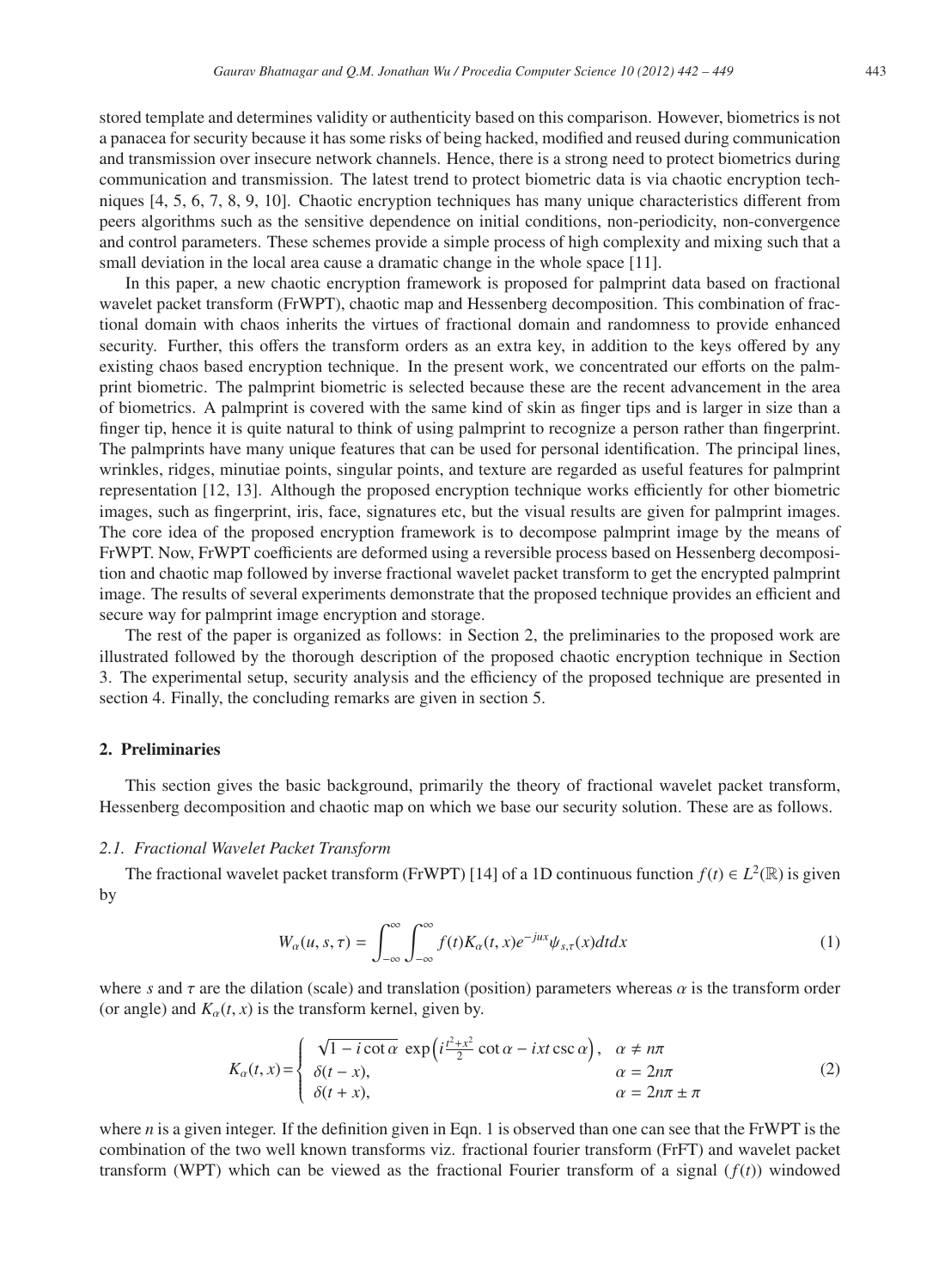with a wavelet that is dilated by *s* and translated by  $\tau$ . Therefore, FrWPT domain is the combination of time and frequency domains and depends on an angle  $\alpha$ . Since, FrWPT is the combination of time and frequency domains hence if  $\alpha$  close to  $\pi/2$ , for example  $3\pi/4 \ge |\alpha| \ge \pi/4$ , the FrWPT is dominant in the dual frequency (Fourier wavelet packet) domain whereas for small  $\alpha$ (<  $\pi$ /4), the FrWPT is dominant in the single frequency (wavelet packet) domain. Further, due to separability, two dimensional transform can be obtained by successively taking one dimensional transforms along both the axis.

#### *2.2. Hessenberg Decomposition*

Hessenberg Decomposition [15] is the factorization of a general square matrix *A* by orthogonal similarity transformations into the form

$$
A = QHQ^T \tag{3}
$$

where *Q* is an orthogonal matrix and *H* is an upper Hessenberg matrix, meaning thereby  $h_{ij} = 0$  whenever  $i > j + 1$ . Hessenberg decomposition is typically computed using Householder matrices. Householder matrix (*P*) is the orthogonal matrix of the form

$$
P = I_n - 2uu^T/u^Tu
$$

where *u* is a non-zero vector in  $R^n$  and  $I_n$  is the  $n \times n$  identity matrix. There are  $n-2$  steps in the overall procedure when *A* is of size  $n \times n$ . Therefore, Hessenberg decomposition is computed as

$$
H = (P_1 P_2 ... P_{n-3} P_{n-2})^T A (P_1 P_2 ... P_{n-3} P_{n-2}) \Longrightarrow H = Q^T A Q \Longrightarrow A = Q H Q^T
$$
(4)

#### *2.3. Piece-wise Linear Chaotic Map (PWLCM)*

A piecewise linear chaotic map (PWLCM) is a 1D chaotic map composed of multiple linear segments. This map has better dynamical and statistical properties than a single segment chaotic maps [16]. Mathematically,

$$
x(k+1) = C[x(k); \mu] = \begin{cases} \frac{x(k)}{\mu}, & \text{if } x(k) \in [0, \mu) \\ \frac{x(k) - \mu}{0.5 - \mu}, & \text{if } x(k) \in [\mu, 0.5) \\ C[1 - x(k); \mu], & \text{if } x(k) \in [0.5, 1) \end{cases}
$$
(5)

where the positive real constant  $\mu \in (0, 0.5)$  and  $x(\cdot) \in (0, 1)$ . This is a typical map with four line segments and was firstly introduced by Zhou. The PWLCM map possesses the numerous properties which can be considered as the motivation of considering the PWLCM map in the design of proposed module. These properties include [16],

- It is a non-invertible transformation of unit interval onto itself.
- It is ergodic, and has uniform invariant measure in [0, 1].
- It has a large key space and has no periodic windows in the chaotic region.
- It can be executed faster than some other existing maps.

# 3. Proposed Encryption Framework for Palmprint Data

In this section, some motivating factors in the design of proposed approach are discussed. The proposed algorithm uses a palmprint image and gives an encrypted palmprint image which is further transmitted/communicated through an insecure channel. Without loss of generality, assume that *F* represents the original fingerprint image of size  $M \times N$ . The proposed chaotic encryption framework for palmprint is depicted in figure 1 and is described as follows.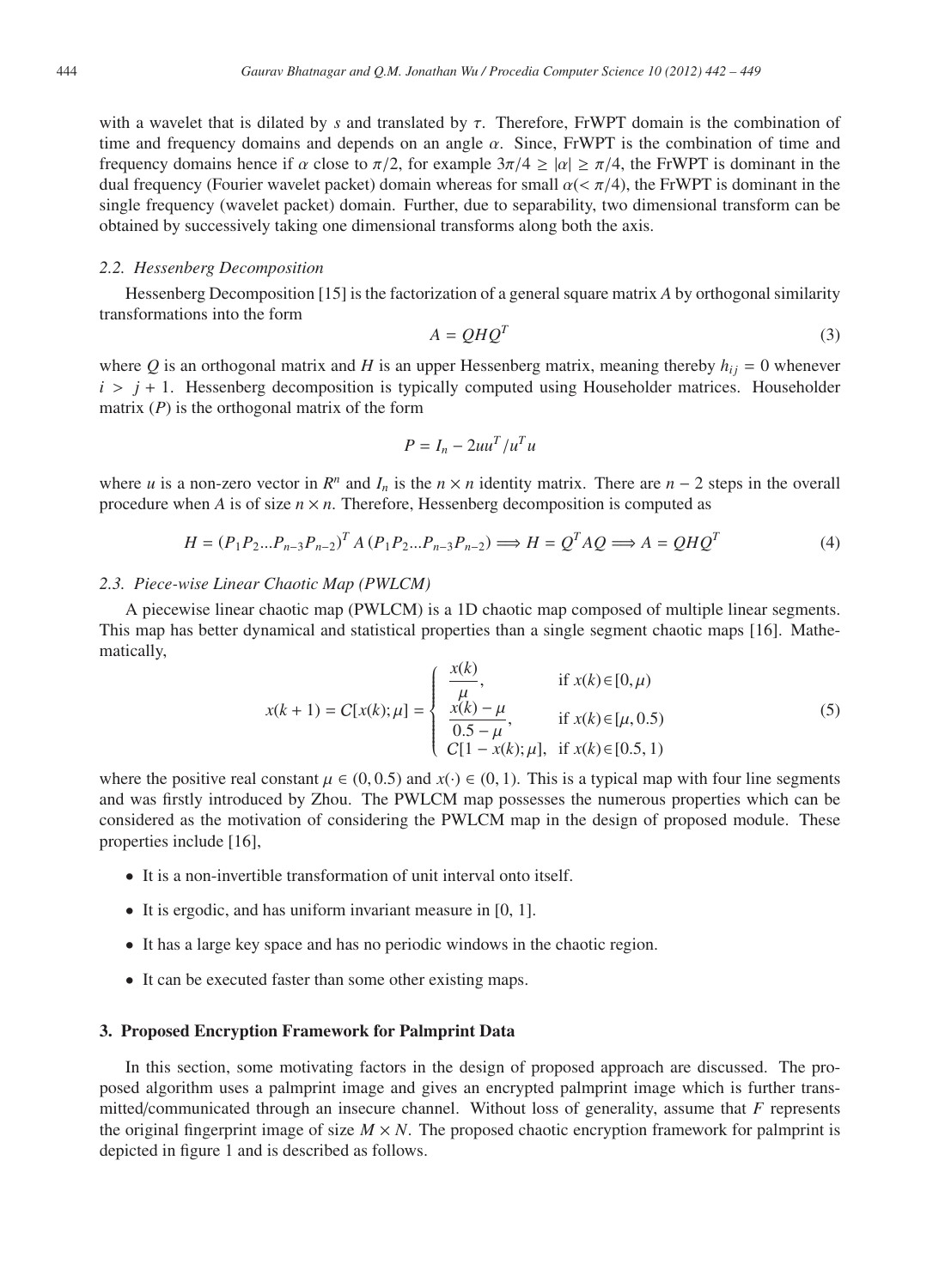

Fig. 1. Block diagram of proposed encryption framework for palmprint images.

- *3.1. Encryption Process*
	- 1. Based on the PWLCM map and adopting keys  $K_1$  and  $K_2$  as the initial values, to generate two different chaotic sequences  $\mathcal{K}_i = \{0 < k(g_i) < 1 | 1 \leq g_i \leq L_i, i = 1, 2\}$ , where  $L_i$  is the pre-defined length of the chaotic sequences. The final values of  $K_i$  are used as the transform orders for FrWPT.
	- 2. Again based on the PWLCM map and adopting key  $K_3$  as the initial value to generate a chaotic sequence  $\mathcal{K}_3 = \{0 < k(h) < 1 | 1 \leq h \leq L_3\}$  such that  $L_3 = m \times n$  where *m*, *n* are the dimensions of the  $f_n^{\theta}$ .
	- 3. Map  $K_3$  into an integer sequence  $\mathcal{K}_3$ , such that every element lies in [0, 255], as follows

if 
$$
\frac{j}{m \times n} \leq \mathcal{K}_3(i) \leq \frac{j+1}{m \times n}
$$
, then  $\widetilde{\mathcal{K}}_3(i) = j \pmod{255}$  (6)

4. The obtained chaotic sequence  $\mathcal{K}_3$  is arranged in the form of a matrix of dimension  $m \times n$ , which is denoted by *P* and termed as *matrix key*. This matrix key is further transformed into two matrices, say *P*<sub>1</sub> and *P*<sub>2</sub>, of size  $m \times m$  and  $n \times n$  respectively, as

$$
P_1 = PP^T \text{ and } P_1 = P^T P \tag{7}
$$

5. Perform Hessenberg decomposition on the  $P_1$  and  $P_2$ , which gives

$$
P_1 = Q_1 H_1 Q_1^T \text{ and } P_1 = Q_2 H_2 Q_2^T \tag{8}
$$

- 6. Perform  $\ell$ -level  $(K_{L_1}, K_{L_2})$  order FrWPT on *F*, which is denoted by  $f_n^{\theta}$ , where  $\theta \in \{A, H, V, D\}$  and *n* denotes the level.
- 7. Deform all coefficients of each sub-band using orthonormal matrices  $Q_1$  and  $Q_2$ , as

$$
f_n^{\theta, \, def} = \left\{ \begin{array}{ll} Q_1 f_n^{\theta} Q_2^T, & \text{if } m \le n \\ Q_2 f_n^{\theta} Q_1^T, & \text{if } m > n \end{array} \right. \tag{9}
$$

8. Perform inverse  $\ell$ -level  $(\mathcal{K}_{L_1}, \mathcal{K}_{L_2})$  order FrWPT to get the encrypted palmprint image (say *F*).

#### *3.2. Decryption Process*

- 1. By adopting keys  $K_1$ ,  $K_2$ ,  $K_3$  and  $\mu$ , step 1 to step 5 of encryption process are performed to get transform orders  $(\mathcal{K}_{L_1}, \mathcal{K}_{L_2})$  and matrix key  $\mathcal{K}_{\mathcal{L}}$
- 2. Perform  $\ell$ -level  $(K_{L_1}, K_{L_2})$  order FrWPT on  $\widetilde{F}$ , which is denoted by  $\widetilde{f}_n^{\theta}$ , where  $\theta \in \{A, H, V, D\}$  and *n* denotes the level.
- 3. Perform inverse deformation on coefficients of every sub-band, as follows

$$
\widetilde{f}_n^{\theta, \, def} = \left\{ \begin{array}{ll} \operatorname{inv}(Q_1) \, \widetilde{f}_n^{\theta} \, \operatorname{inv}(Q_2^T), & \text{if } m \le n \\ \operatorname{inv}(Q_2) \, \widetilde{f}_n^{\theta} \, \operatorname{inv}(Q_1^T), & \text{if } m > n \end{array} \right. = \left\{ \begin{array}{ll} Q_1^T \, \widetilde{f}_n^{\theta} \, Q_2, & \text{if } m \le n \\ Q_2^T \, \widetilde{f}_n^{\theta} \, Q_1, & \text{if } m > n \end{array} \right. \tag{10}
$$

4. Perform inverse  $\ell$ -level  $(\mathcal{K}_{L_1}, \mathcal{K}_{L_2})$  order FrWPT on  $\tilde{f}_n^{\theta, def}$ , to get the decrypted palmprint image.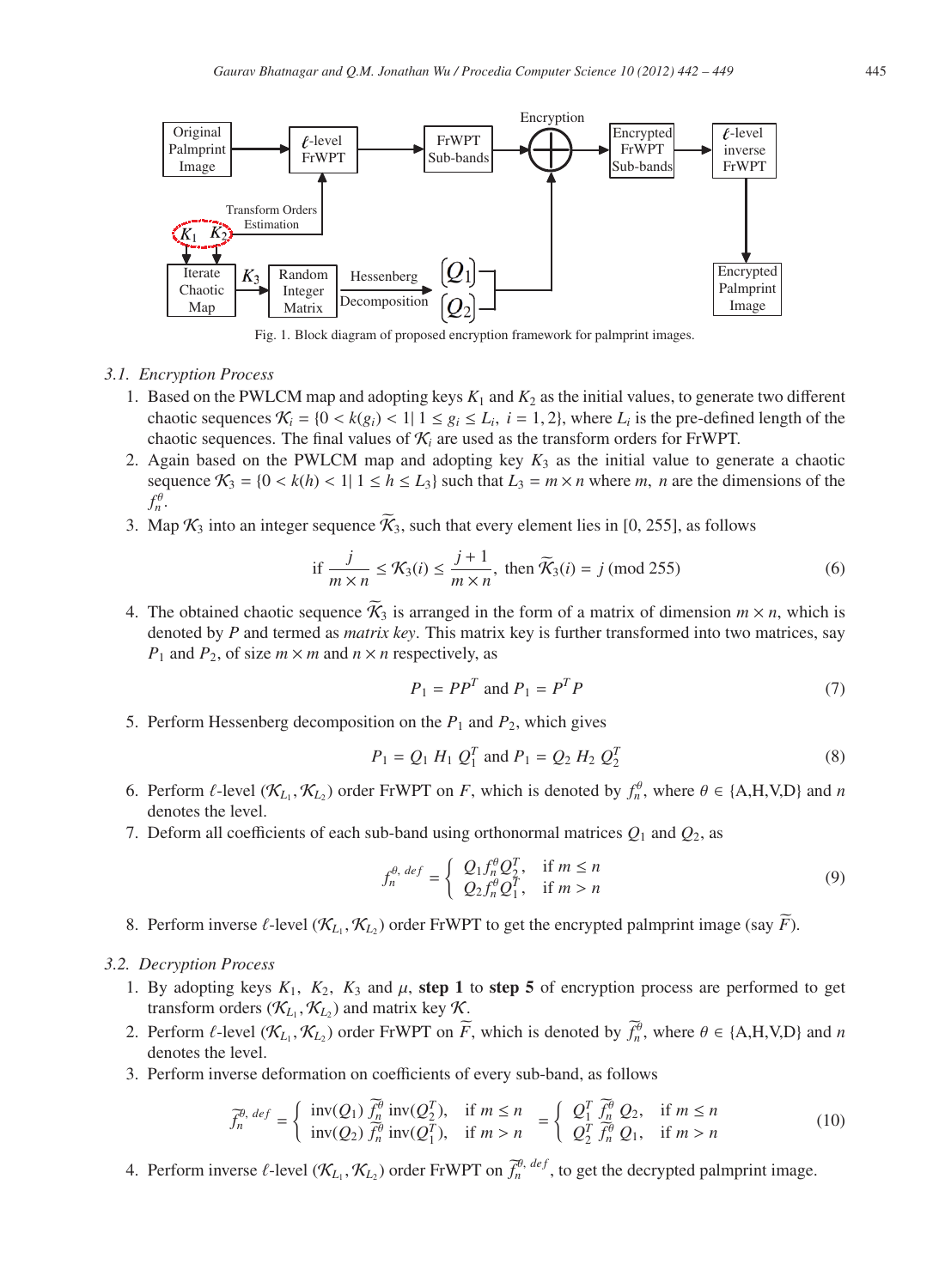## 4. Results and Discussions

The robustness and validity of the proposed scheme are demonstrated using MATLAB platform. Different palmprint images are used as experimental images in our experiments. The palmprint images are acquired from the CASIA-Palmprint database (downloaded from http://www.cbsr.ia.ac.cn/english/ Palmprint%20Databases.asp), which contains 5502 palmprint images captured from both left and right palms of 312 subjects. The initial values for PWNLCM are considered to be  $K_1 = 0.0546$ ,  $K_2 = 0.9985$ whereas the values of  $\mu$  are taken to be 0.3, 0.1 with the lengths  $L_1 = 800$ ,  $L_2 = 600$ . The final value of the first sequence i.e. sequence obtained with parameters  $K_1 = 0.0546$ ,  $\mu = 0.3$  and  $L_1 = 800$  is used as the transform order along *x*-axis whereas the final value of the second sequence is used as the transform order along *y*-axis. The matrix key is generated by filling the elements of chaotic sequence with initial parameters as  $K_3 = 0.6328$  and  $\mu = 0.42$  in an array row wise. The size of matrix key is equal to the size of FrWPT sub-bands therefore  $L_2$  is fixed to be  $m \times n$ . In the proposed method, values  $K_1, K_2, K_3, \mu$  and  $L_1, L_2, L_3$  play a vital role of keys. Since, without knowing these values, transform orders and matrix key cannot be generated and hence, no intruder can decompose the image in the correct domain, resulting in less possibility of decrypting the image. Figure 2 shows the original palmprint, encrypted palmprint, decrypted palmprint images with correct and wrong keys respectively. Figure 2(c) shows the decrypted palmprint image with all correct keys. Figures 2(d)–(h) show the results when only  $K_1$ , only  $K_2$ , both  $K_1$  and  $K_2$ , only  $K_3$  and all of the above keys are wrong. In all of the above mentioned cases, decryption is not done perfectly. Hence, the proposed scheme is highly sensitive to its keys.

Security is the main thrust of the encryption techniques. Some security analysis has been performed on the proposed encryption technique which includes key space, edge distortion, randomness, statistical (histogram and correlation) and numerical analysis. The security analysis for the proposed technique are discussed as follows.

## *4.1. Key Space Analysis*

The information system should be secure even if everything about the system, except the key, is publicly available. Hence, the keys play a very vital role in the security of information system. According to the principle, the key space should be large enough for a good encryption scheme. In the proposed technique, four keys ( $K_i$  |  $i = 1, 2, 3$  and  $\mu$ ) are used as the initial value of PWNLCM. Here, the key space is calculated for only one key  $K_1$  as:

Generate two different sequence  $\mathcal{K}_1$  and  $\widetilde{\mathcal{K}}_1$  by using  $K_1$  and  $K_1 + d$  as initial values and a pre-defined length  $L_1$  i.e.  $\mathcal{K}_1 = \{0 < k(g) < 1 | 1 \leq g \leq L_1\}$  and  $\overline{\mathcal{K}}_1 = \{0 < k(g) < 1 | 1 \leq g \leq L_1\}$ . Now, the key space is



Fig. 2. a) Original palmprint image b) Encrypted palmprint image; Decrypted palmprint image with c) correct keys d) wrong key *K*<sup>1</sup> e) wrong key *K*<sup>2</sup> f) wrong keys *K*<sup>1</sup> and *K*<sup>2</sup> g) wrong key *K*<sup>3</sup> h) all wrong keys.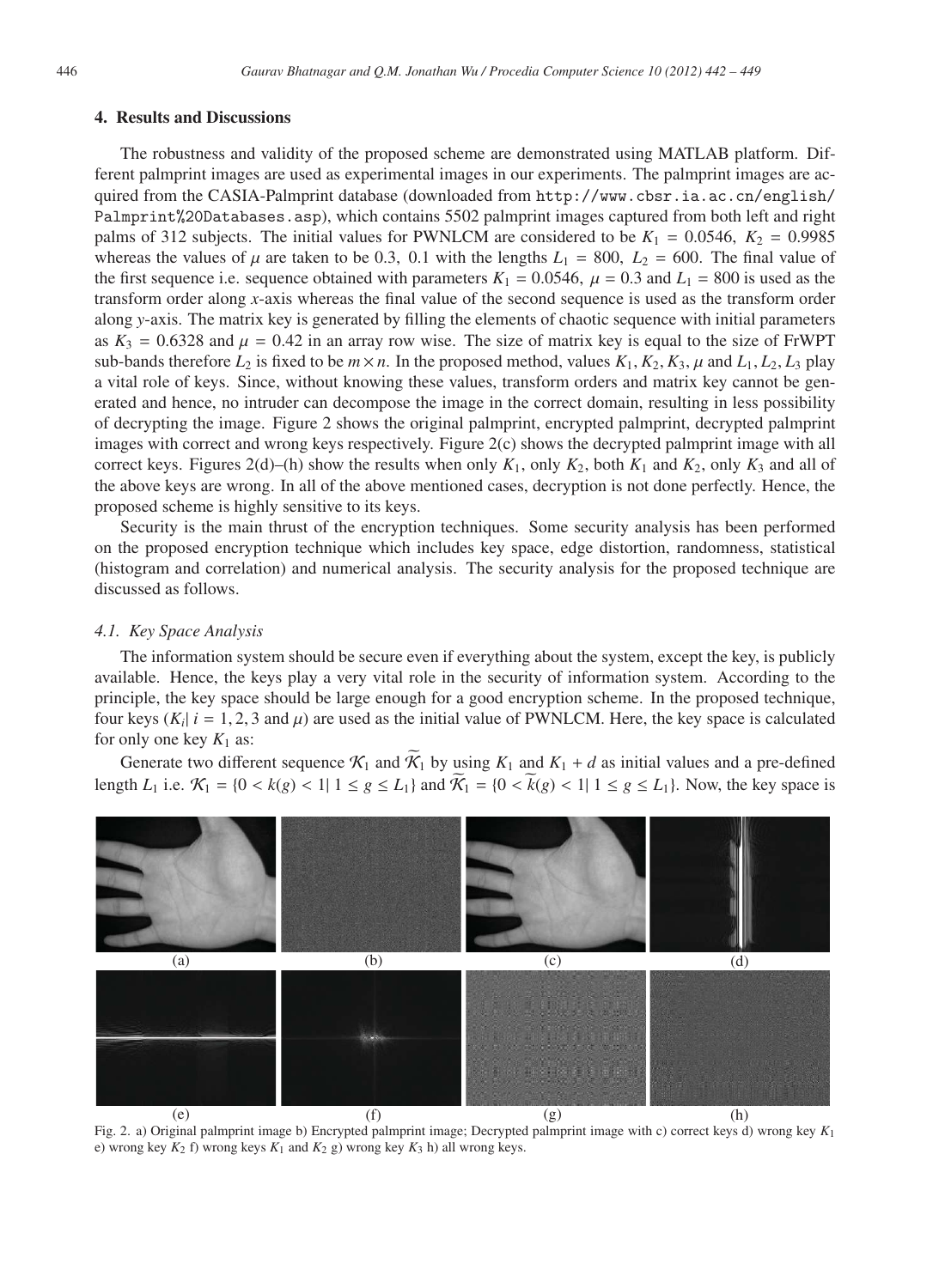calculated by the mean absolute error between two generated sequences i.e.

$$
MAE(\mathcal{K}_1, \widetilde{\mathcal{K}}_1) = \frac{1}{L_1} \sum_{g=1}^{L_1} |k(g) - \widetilde{k}(g)| \tag{11}
$$

The key space for  $K_1$  is equal to  $1/d_0$ , where  $d_0$  is the value of *d* for which  $MAE = 0$ . After simulations, the value of *d*<sub>0</sub> comes out to be  $1.0256 \times 10^{-21} \approx 10^{-21}$ . Similarly, the key spaces for other keys can be computed. After simulations, the total key space of whole framework comes out to be  $10^{84}$  which is enough large key space and ensures the high security of the proposed system.

### *4.2. Edge Distortion Analysis*

Edges are the most common features within an image. They are local variations in the image function. Typically, edges reflect the inherent properties to the objects (such as surface markings and surface shape) and the geometry of the scene. For a good encryption technique, these properties might not have revealed from their encrypted counterparts. For this purpose, the edge distortion analysis is evaluated using edge distortion ratio (EDR), which usually reelects the deviation in the edges. Let *f* and *g* denote original and corresponding encrypted images with their respective edge binary matrix  $B_f$  and  $B_g$ . The mathematical definition of EDR is given as follows.

$$
EDR = \frac{\sum_{i=1}^{M} \sum_{i=1}^{N} |B_f(i, j) - B_g(i, j)|}{\sum_{i=1}^{M} \sum_{i=1}^{N} (B_f(i, j) + B_f(i, j))} \times 100\%
$$
(12)

Here, the edge binary matrix can be obtained using standard edge detection methods such as Sobel, Prewitt, Canny detector, etc. In our experiments, Canny edge detector is used due to its better performance [17]. Higher values of EDR are required for a good encryption technique. The value of EDR for palmprint image comes out to be 99.78%, which reflects that more than 99% of the edges in the original palmprint image is displaced from their positions in encrypted image. Hence, the inherent properties and geometry of palmprint image cannot be revealed from the proposed encryption framework.

#### *4.3. Randomness Analysis: Information Entropy Analysis*

The entropy is considered amongst the most important features of randomness. The information entropy *H*(*s*) of a source *s* with  $2^N$  symbols  $s_i$  is defined as

$$
H(s) = -\sum_{i=1}^{2^N - 1} \mathbb{P}(s_i) \log_2 \mathbb{P}(s_i)
$$
 (13)

where  $\mathbb P$  denotes the probability of the symbol  $s_i$  being emitted from *s*. If *s* is a truly random source and  $\mathbb{P}(s_i) = 2^{-N}$ ,  $\forall i$  then  $H(s) = 2^N 2^{-N} \log_2 2^N = N$ . Therefore, information entropy must be 8 for a random source emitting 256 symbols. For the encrypted palmprint image, the information entropy comes out to be 7.9994, which is very close to the ideal value of 8. This means that the encrypted palmprint image is close to a random source and hence the proposed algorithm is secure against the entropy attack.

#### *4.4. Statistical Analysis*

Another method to evaluate encryption technique is statistical analysis. This analysis is composed of two terms viz. 1) Histogram analysis 2) Correlation analysis. According to first term, for a good encryption technique, there is uniform change in the image histogram after encryption. Figure  $3(a,b)$  show the histograms of both original and encrypted images. From figures, it is clear that after encryption histogram becomes uniform and therefore none can judge the pixel distribution which further resists information leakage. The second term says that a good encryption technique must break the correlation among the adjacent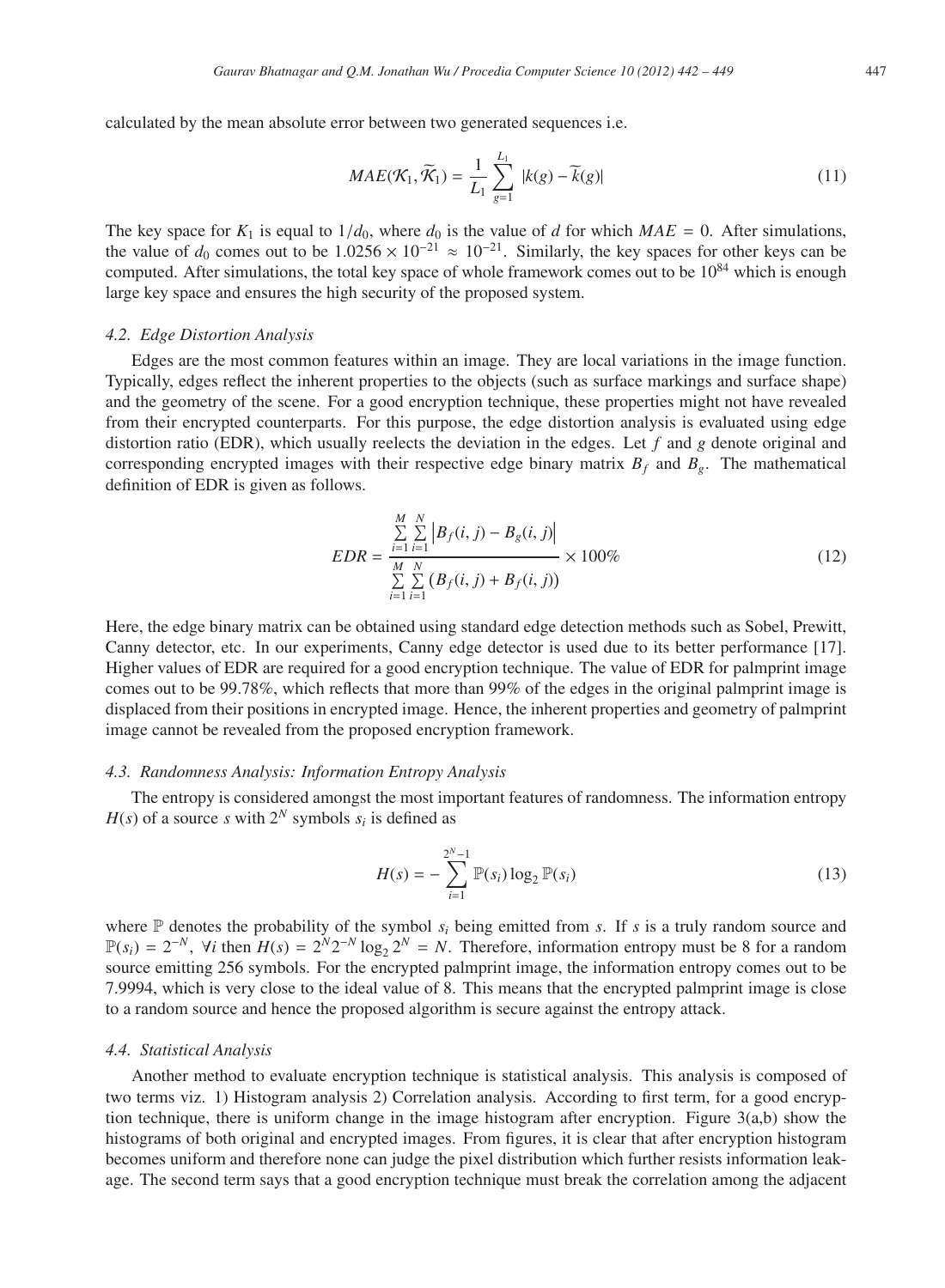

Fig. 3. Histogram of a) Original palmprint b) Encrypted palmprint images; Correlation distribution of two horizontally adjacent pixels in the c) Original palmprint b) Encrypted palmprint images.

Table 1. Correlation coefficients of two adjacent pixels in original and encrypted palmprint image.

Table 2. Numerical analysis of proposed technique.

| and encrypted palmprint image. |                |                        | Metric      | Between Original and   |                          |
|--------------------------------|----------------|------------------------|-------------|------------------------|--------------------------|
| Direction                      | Correlation in |                        |             | <b>Encrypted Image</b> | Decrypted Image          |
|                                | Original Image | <b>Encrypted Image</b> | <b>PSNR</b> | 6.3564                 | 241.7319                 |
| Horizontal                     | 0.9979         | 0.0069                 | SD          | 375.0985               | $1.9035 \times 10^{-12}$ |
| Vertical                       | 0.9986         | 0.0065                 | <b>UIO</b>  | 0.0005                 |                          |
| Diagonal                       | 0.9999         | $-0.0454$              | <b>SSIM</b> | 0.0001                 |                          |

pixels of the image. For this purpose, the correlation between two adjacent pixels are calculated and it is said to be good encryption if correlation come to be as far as from 1. First, randomly select  $\mathcal P$  pairs of adjacent pixels (either in horizontally or vertically or diagonally) and then calculate their correlation as

$$
r_{x,y} = \frac{E(x - E(x))(y - E(y))}{\sqrt{E(x^2) - (E(x))^2} \sqrt{E(y^2) - (E(y))^2}}
$$
(14)

where *x* and *y* are the gray levels of two adjacent pixels in the image and *E*() denotes the expected (mean) value. Figures 3(c,d) show the correlation distribution of two horizontally adjacent pixels in the original and encrypted image. The correlation coefficients in all directions are shown in table 1, which are far apart. Therefore, proposed technique is able to break the high correlation among the pixels and hence proposed framework is robust against statistical attacks.

#### *4.5. Numerical Analysis*

Numerical analysis is the process of evaluating an encryption technique via some objective metrics. For this purpose, Peak Signal to Noise Ratio (PSNR), Spectral Distortion (SD), Universal Image Quality Index (UIQ) and Structural Similarity Index Measure (SSIM) are used as quality metrics. PSNR and SD reflect the similarity in spectral information whereas UIQ and SSIM reflect the similarity in structural information. The mathematical definitions of objective metrics can be found in [18]. In principle, the lower value of SD whereas higher values of PSNR, UIQ and SSIM indicates the better similarity. Since, the dynamical range for UIQ and SSIM is [0, 1] therefore, higher values can be interpreted as the values close to 1. Therefore, for an efficient encryption(decryption) process, SD must be higher(lower) whereas another metrics must be lower(higher). The values of objective metrics between original-encrypted and original-decrypted palmprint images are depicted in table 2 with correct keys. From the table, clearly the values of objective metrics are higher/lower according to their definition. Therefore, the proposed technique is able to encrypt and decrypt the biometrics images perfectly.

### 5. Conclusions

In this paper, a simple yet efficient security solution for palmprint data is proposed, which uses fractional wavelet packet transform, chaotic map and Hessenberg decomposition. To increase the security of the scheme, piece-wise linear chaotic map is used to give randomness to the process in the form of keys to